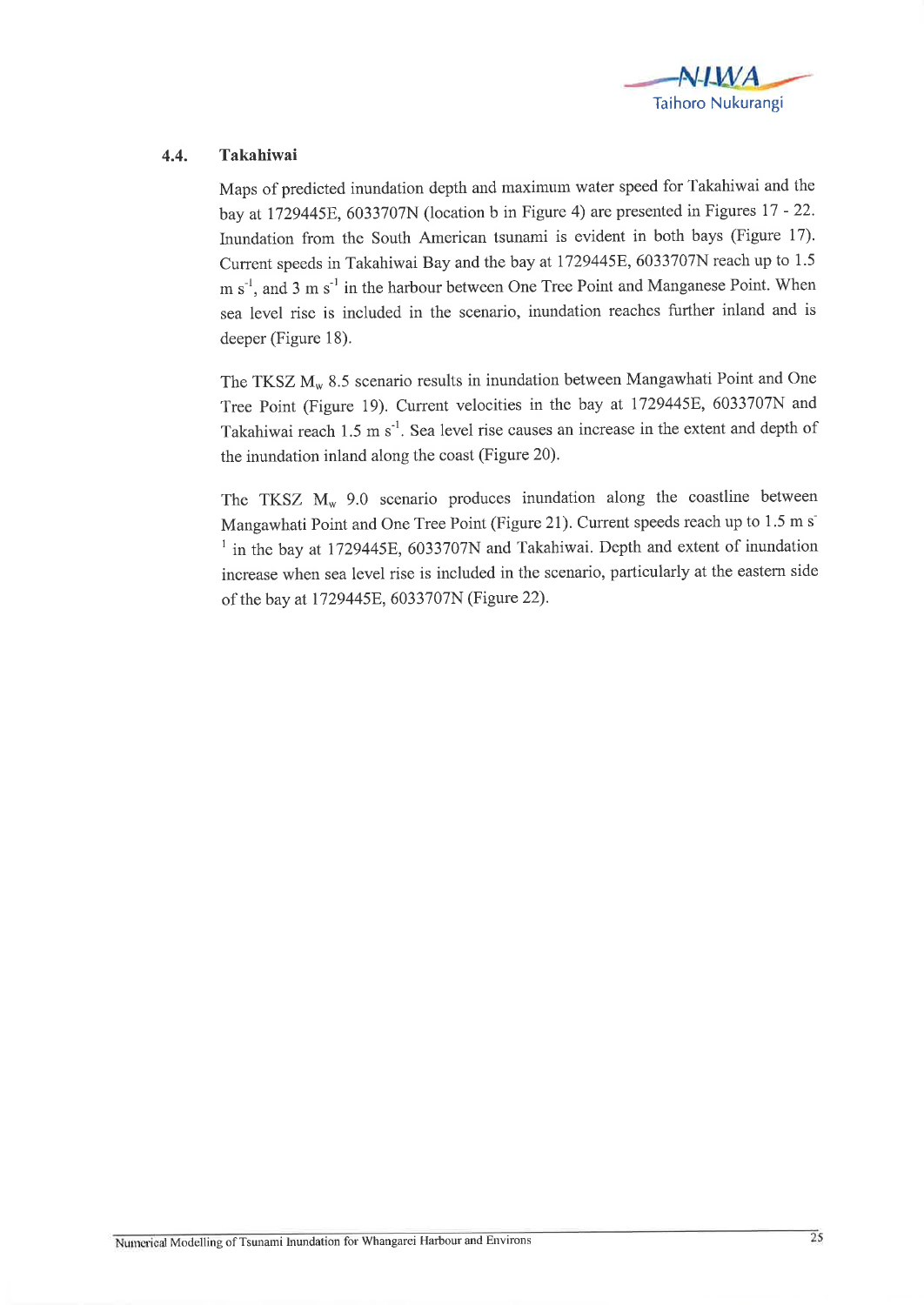



Figure 17: Takahiwai: Maximum inundation depth (upper) and speed (lower) plots for the South American tsunami scenario at MHWS (to extent of LIDAR) in the Whangarei Harbour.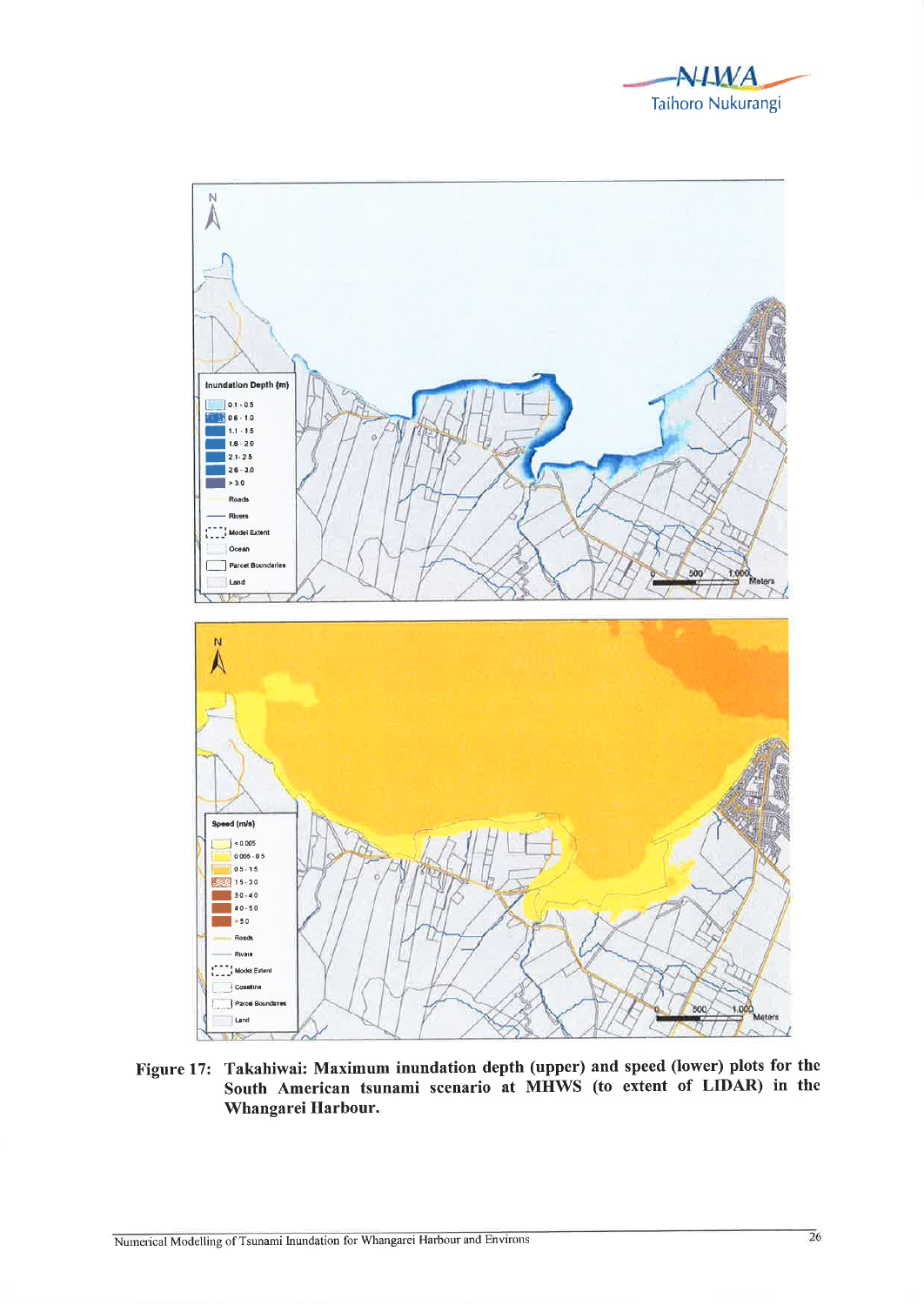



Figure 18: Takahiwai: Maximum inundation depth (upper) and speed (lower) plots for the South American tsunami scenario at MHWS + 50cm (to extent of LIDAR) in the Whangarei Harbour.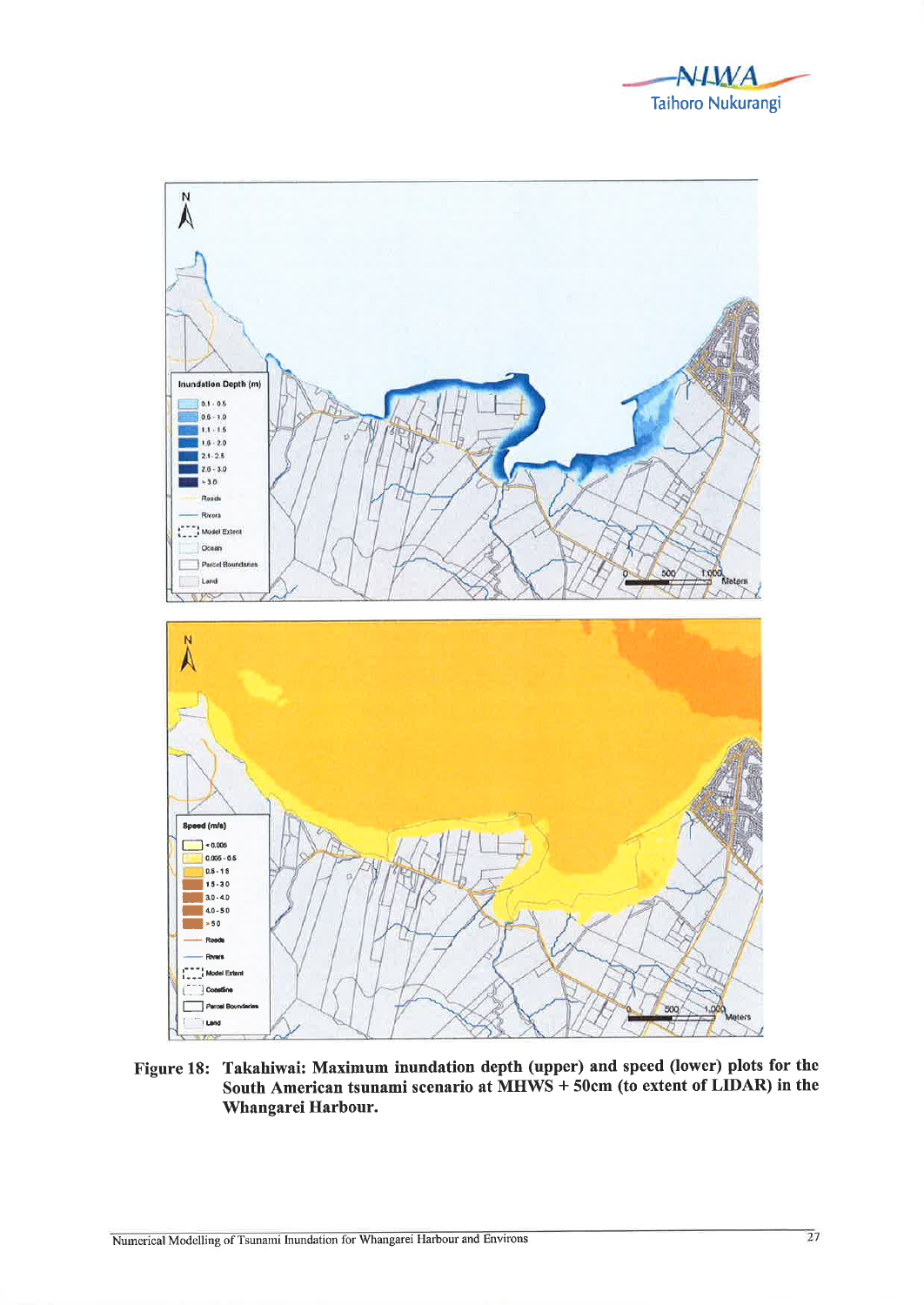



Figure 19: Takahiwai: Maximum inundation depth (upper) and speed (lower) plots for the M<sub>w</sub> 8.5 Tonga-Kermadec subduction zone scenario at MHWS (to extent of LIDAR) in Whangarei Harbour.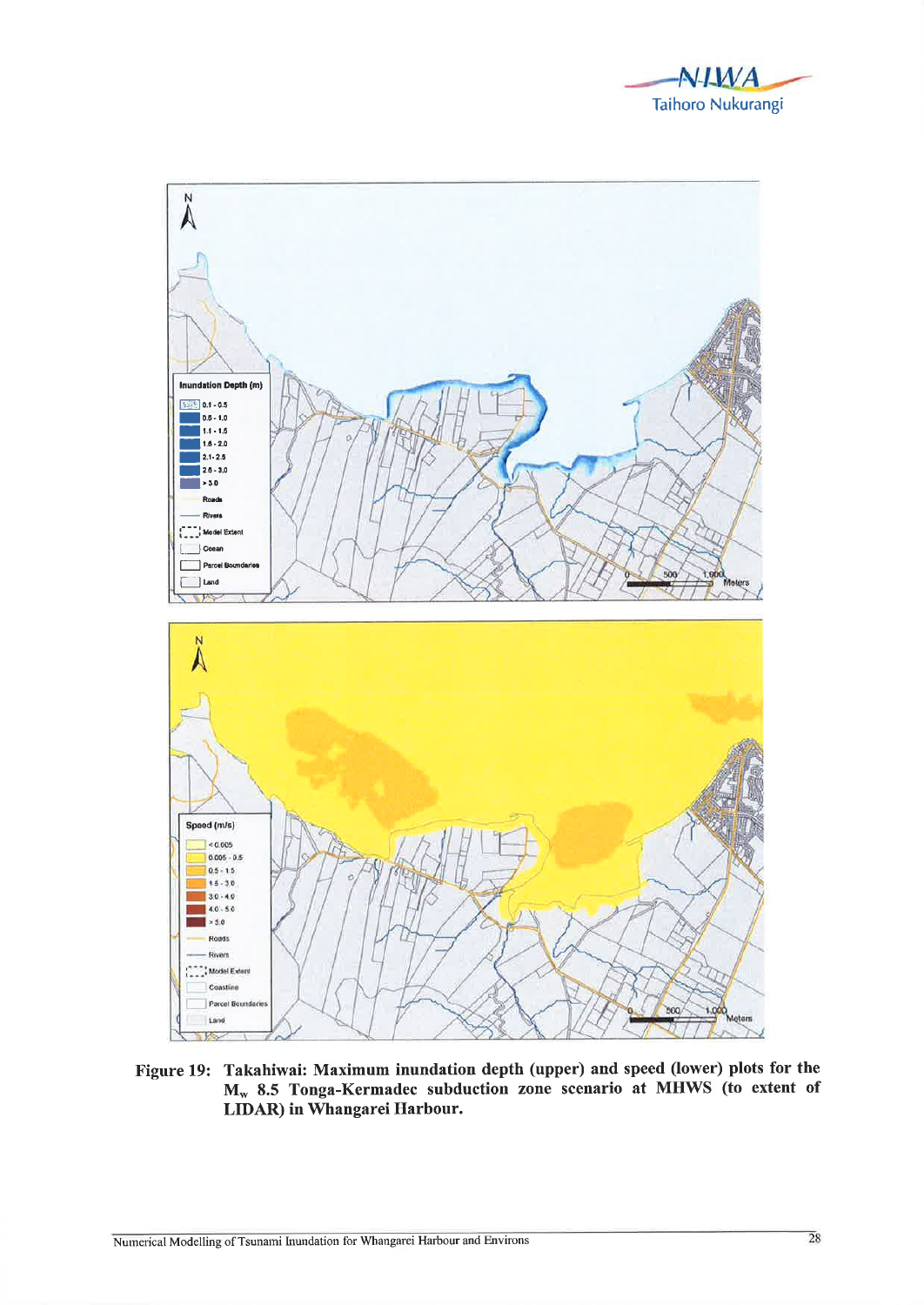



Figure 20: Takahiwai: Maximum inundation depth (upper) and speed (lower) plots for the M<sub>w</sub> 8.5 Tonga-Kermadec subduction zone scenario at MHWS + 50cm (to extent of LIDAR) in Whangarei Harbour.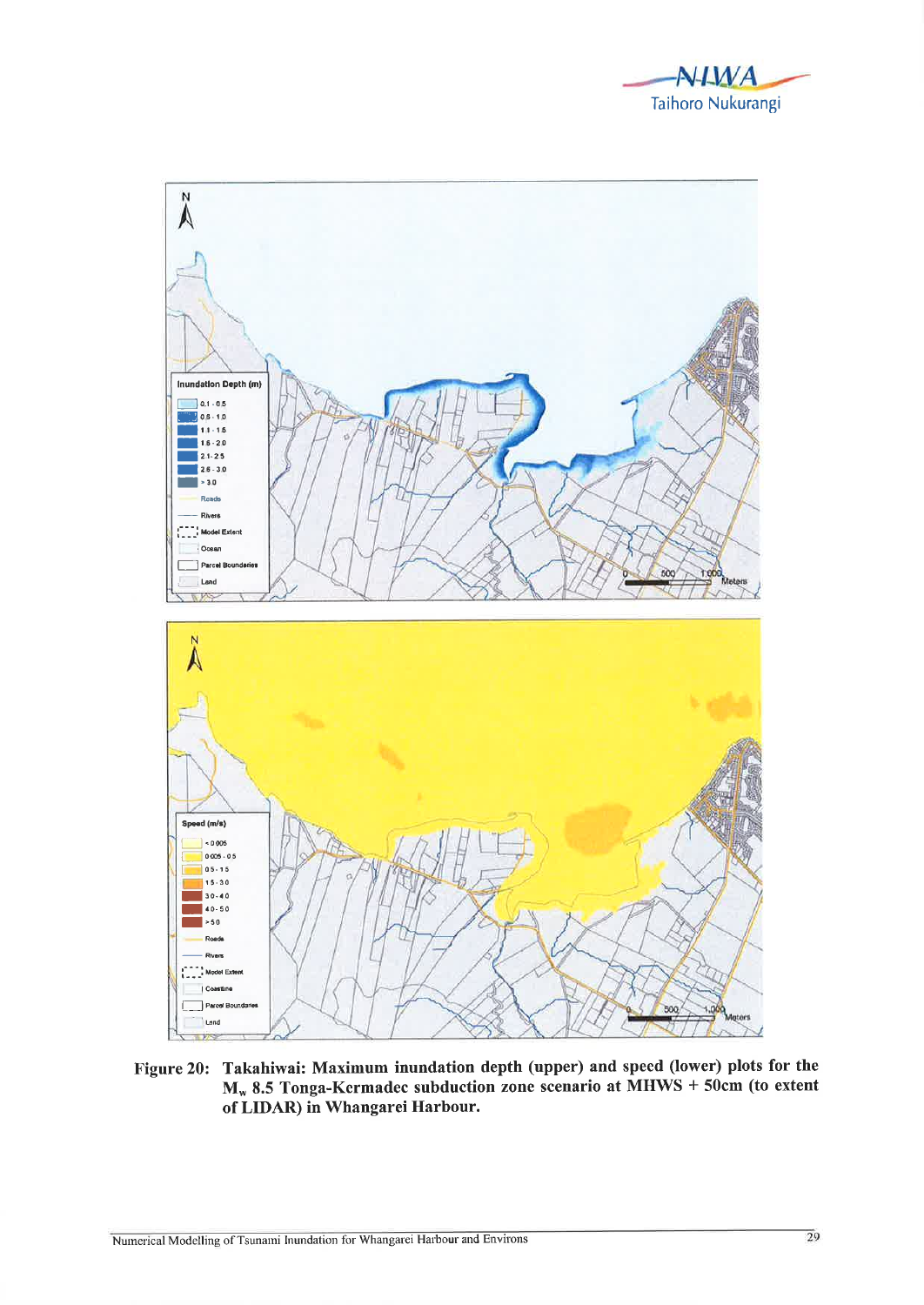



Figure 21: Takahiwai: Maximum inundation depth (upper) and speed (lower) plots for the M<sub>w</sub>9.0 Tonga-Kermadec subduction zone scenario at MHWS (to extent of LIDAR) in Whangarei Harbour.